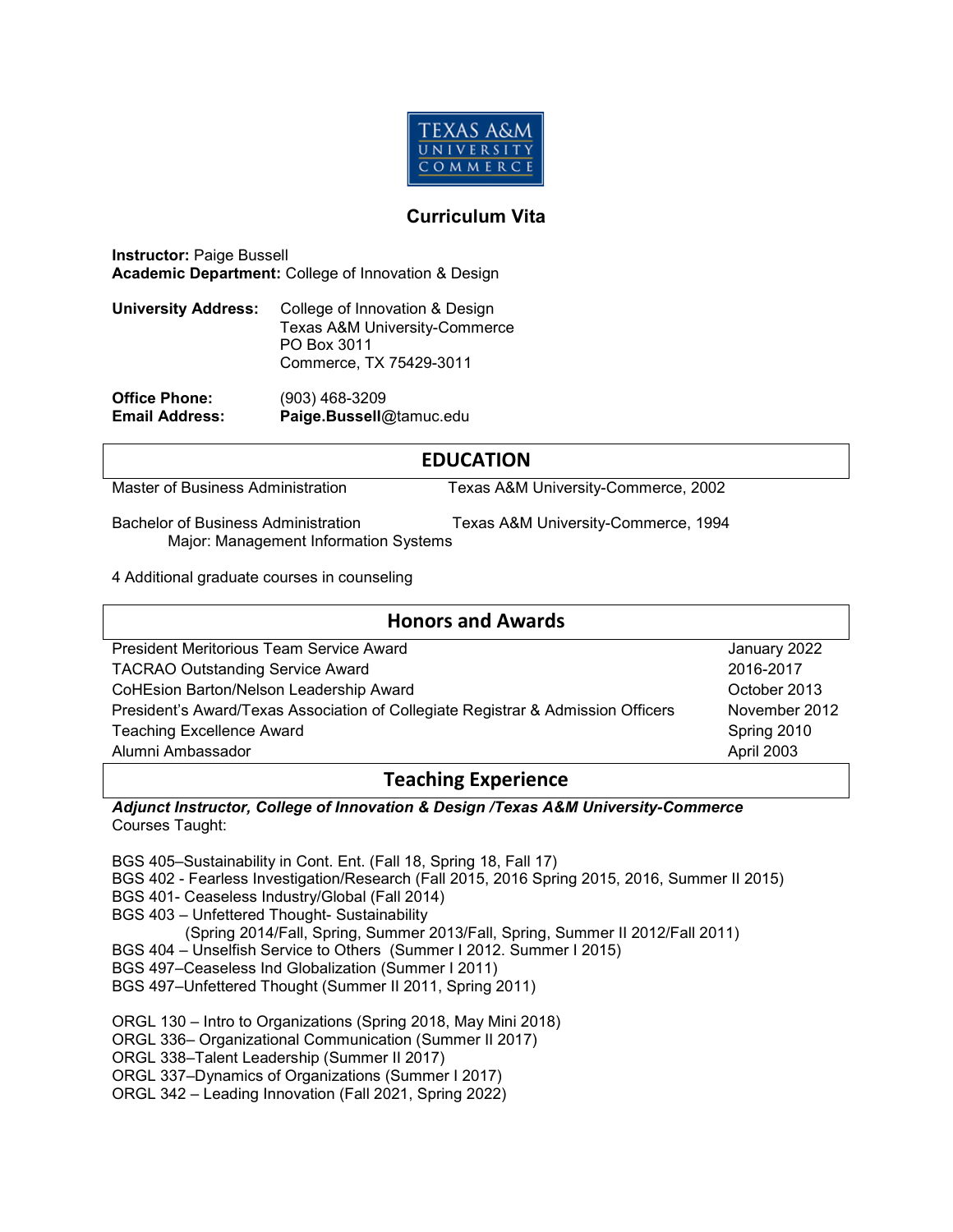ORGL 3322 – Behavior, Ethics, Leadership 1 (May Mini 2016/Summer I 2016) ORGL 4341-Leadership Theory I (Summer I 2015) ORGL 4342-Leadership Theory II (Summer I 2015)

BAAS 301- Principles of Applied Science (Fall 2011) BAAS 302 – Practicum II (Summer I 2010) BAAS 303 - Practicum III (Summer II 2010, Fall 2009, Spring 2010) BAAS 305 – Corporate Communications (Fall 2009, Spring 2010) BAAS 350 – Knowledge Management (Spring 2011, Fall 2010) BAAS 409 – Global Tech and Society (Fall 2010)

*Adjunct Instructor, Department of Marketing & Management/Texas A&M University-Commerce* 

MKT 306 – Marketing (May Mini 2011, Spring 2007, Spring 2008, Fall 2008) MGT 305 – Management & Organizational Behavior (Fall 2007) MGT 438 – Compensation (Fall 2012)

#### *Adjunct Instructor, Department of Business Administration & Management Information Systems/Texas A&M University-Commerce*

MIS 128 – Business Computing Systems (Fall 2002, Spring 2003)

## **Current Professional Experience**

August 2002 – present University Registrar – A&M-Commerce

August 1995 – July 2002 Assistant Registrar – A&M-Commerce Clerical Assistant - A&M-Commerce

# **Current Professional Organizations**

### **Texas Association of Collegiate Registrar & Admission Officers 2001 to Present**

- 2021-2022 President TACRAO Executive Board
- 2020-2021 President-Elect TACRAO Executive Board
- 2016-2017 Vice President, Records & Registration, TACRAO Executive Board
- 2014 Chair, Corporate Relations Committee Presentation: The Registrar's Vault Presentation: Registrar 101
- 2013 Chair, Corporate Relations Committee Presented with Course Leaf for online catalog, curriculum
- 2012 Chair, Senior College Issues Committee Chair, Corporate Relations Ad-Hoc Committee Presentation: Commencement Roundtable
- 2011 Chair, Registration & Records Session Planning Committee Presentation: Implementing a One Stop Shop Presentation: The In's and Out's of Commencement